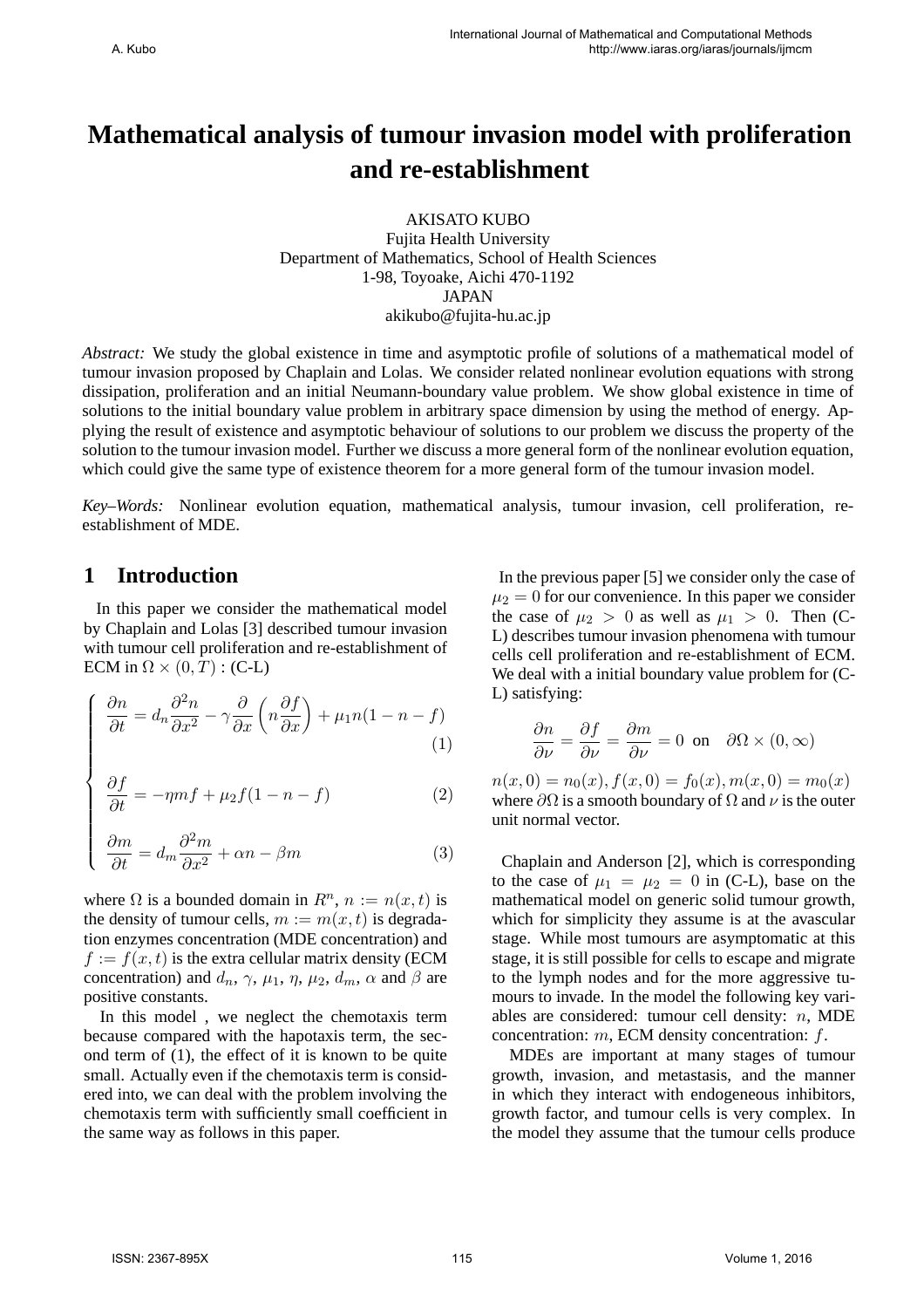MDEs which degrade the ECM locally and that the ECM responds by producing endogeneous inhibitors (e.g., TIMPs). The ECM degradation, as well as making space into which tumour cells may move by simple diffusion, results in the production of molecules which are actively attractive to tumour cells (e.g., fibronectin) and which then aid in tumour cell motility. They refer to the movement of tumour cells at a gradient of such molecules as haptotaxis and then consider tumour cell motion to be driven mainly by random motility and haptotaxis in response to adhesive or attractive gradients created by degradation of the matrix.

Recently, there are many mathematical models which can be found in the literature describing tumour angiogenesis(cf. [1], [13]- [15]). In [13] Levine and Sleeman apply the diffusion equation provided by Othmer and Stevens [15] to obtain the understanding of tumour angiogenesis, which arises in the theory of reinforced random walk. Anderson and Chaplain [1] proposed a model for angiogenesis considered into endothelial tip-cell migration, i.e., the model considered the motion of the cells located at the tips of the growing sprouts. The model has cell migration governed by three factors: diffusion, chemotaxis and haptotaxis.

On the other hand, mathematical approaches for models of tumour growth have done( see [5]-[15]). Levine and Sleeman [12] and Yang, Chen and Liu [15] studied the existence of the time global solution and blow up solutions to a simplified case of Othmer and Stevens type of the model. Kubo et al. [5]-[11] show the time global solvability and asymptotic behavior of the solution to the model proposed by  $[1][2][12]-[14]$ .

## **2 Reduced problem**

### **2.1 Simplification of the system**

Following to Levine and Sleeman [13] we reduce our problem to a simpler system(see [5]-[12]).

It is easily seen in (2) that  $f(x, t)$  is written by

$$
\frac{\partial}{\partial t}(\log f) = -\eta m + \mu_2 (1 - n - f) \tag{4}
$$

Integrating (4) over  $(0, t)$  for  $f(x, 0) = f_0(x)$ 

$$
f(x,t) = f_0(x) \cdot e^{-a-\eta} \int_0^t m ds + \mu_2 \int_0^t (1 - n - f) ds
$$

Put  $n = l(t) + \tilde{n}$  and  $m = b + \tilde{m}$ , then for a constant  $b > 0$ .

$$
f(x,t) = f_0(x) \cdot e^{-a - bt - \eta \int_0^t \tilde{m} ds - \mu_2 \int_0^t (l(t) - 1 + \tilde{n} + f) ds}
$$

denoting 
$$
\int_0^t \tilde{n} ds = u \text{ and } \int_0^t \tilde{m} ds = v
$$

$$
= f_0(x) \cdot e^{a - bt - \eta v - \mu_2((\int_0^t (l(s) - 1) ds + u + \int_0^t f ds))}
$$

Substituting  $f(x, t)$  by the right hand side of (4), from (1) and (3) it follows that

$$
\frac{\partial^2}{\partial t^2}u = d_n \triangle u_t
$$

$$
-\gamma \nabla \cdot u_t (\nabla f_0 \cdot e^{-a - bt - \eta v - \mu_2(\int_0^t (l(s) - 1) ds + u + \int_0^t f ds))}
$$
  
+  $\mu_1 u_t (1 - 2l(t) - u_t - f_0 \cdot e^{-a - bt - \eta v - \mu_2(\int_0^t (l(s) - 1) ds + u + \int_0^t f ds)})$   
-  $\mu_1 l(t) e^{-a - bt - \eta v - \mu_2(\int_0^t (l(s) - 1) ds + u + \int_0^t f ds)}$ 

and

$$
v_{tt} = d_m \partial_x^2 v_t + \alpha u_t - \beta v_t.
$$
 (6)

(5)

In the next subsection we propose a class of nonlinear evolution equations covering (5) and show global existence in time and asymptotic behaviour of solutions of the initial boundary value problem for such equations.

#### **2.2 Related nonlinear evolution equations**

In this subsection we consider the initial Neumannboundary value problem of nonlinear evolution equations related to (C-L): (NE)

$$
\begin{cases}\n u_{tt} = D\nabla^2 u_t + \nabla \cdot (\chi(u_t, e^{-u})e^{-u}\nabla u) \\
 + \mu(1 - u_t)u_t \quad \text{in } \Omega \times (0, T) \tag{7}\n\end{cases}
$$

$$
\begin{cases} \n\frac{\partial}{\partial \nu} u|_{\partial \Omega} = 0 & \text{on } \partial \Omega \times (0, T) \text{ (8)} \\ \nu(x, 0) = u_0(x), \ u_t(x, 0) = u_1(x) & \text{in } \Omega \text{ (9)} \n\end{cases}
$$

$$
u(x, 0) = u_0(x), u_t(x, 0) = u_1(x) \qquad \text{in } \Omega (9)
$$

$$
\frac{\partial}{\partial t} = \partial_t, \frac{\partial}{\partial x_i} = \partial x_i, i = 1, \dots, n, \nabla u = (\partial_{x_1} u, \dots \partial_{x_n} u)
$$

$$
\nabla^2 u = \nabla \cdot \nabla u = \triangle u = \partial_{x_1}^2 u + \dots + \partial_{x_n}^2 u
$$

where  $D$  is a positive constant,  $\Omega$  is a bounded domain in  $R^n$  and  $\partial\Omega$  is a smooth boundary of  $\Omega$  and  $\nu$  is the outer unit normal vector.

Let us introduce function spaces used in this paper. First,  $H^l(\Omega)$  denotes the usual Sobolev space  $W^{l,2}(\Omega)$  of order *l* on  $\Omega$ . For functions  $h(x,t)$  and  $k(x, t)$  defined in  $\Omega \times [0, \infty)$ , we denote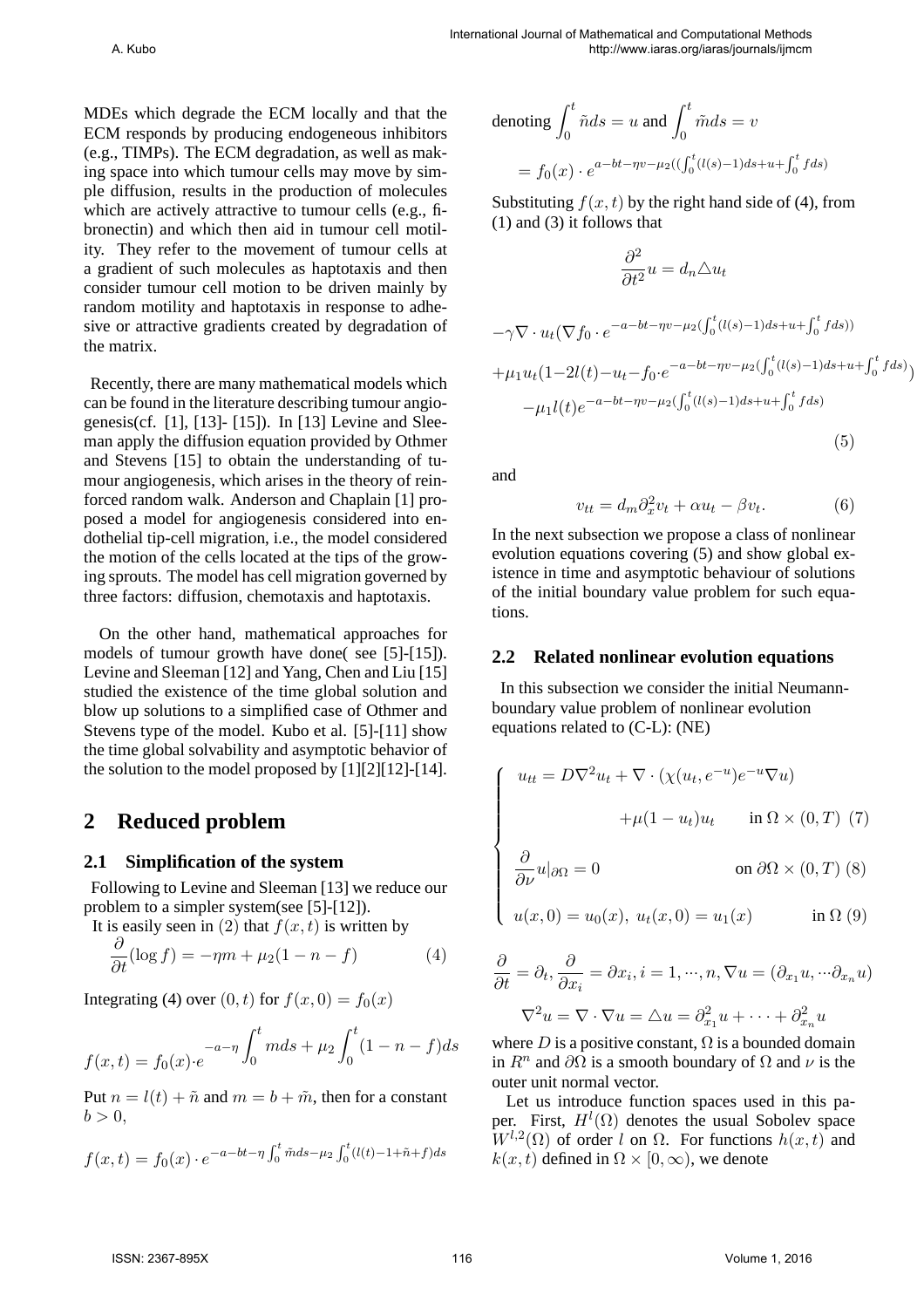$$
(h,k)(t) = \int_{\Omega} h(x,t)k(x,t)dx,
$$
  
\n
$$
||h||_l^2(t) = \sum_{|\beta| \le l} |\partial_x^{\beta} h(\cdot, t)|_{L^2(\Omega)}^2(t)
$$

where  $\beta$  is a multi-index for  $\beta = (\beta_1, \dots, \beta_n)$ . The eigenvalues of *−*∆ with the homogeneous Neumann boundary conditions are denoted by

$$
\{\lambda_i|i=0,1,2,\cdot\cdot\cdot\},0=\lambda_0<\lambda_1\leq\cdot\cdot\cdot\rightarrow+\infty,
$$

and  $\varphi_i = \varphi_i(x)$  indicates the  $L^2$  normalized eigenfunction corresponding to  $\lambda_i$ . For a nonnegative integer *l*, we set  $W^l(\Omega)$  as a closure of  $\{\varphi_1, \varphi_2, \cdots, \varphi_n, \cdots\}$  in the function space  $H^l(\Omega)$ . It is noticed that we have  $\int_{\Omega} h(x) = 0$  for  $h(x) \in W^l(\Omega)$ , which enables us to use Poincare's Inequality.

Putting 
$$
u(x,t) = L_a(t) + v(x,t)
$$
 we have in (7)

$$
v_{tt} = D\nabla^2 v_t
$$

$$
+\nabla \cdot (\chi(l(t) + v_t, e^{-L_a(t)-v})e^{-L_a(t)-v} \cdot \nabla v)
$$

$$
+\mu v_t(t)(1 - 2l(t) - v_t)
$$

where

$$
L_a(t) = \int_0^t l(\tau)d\tau + a,
$$

*a* is a positive parameter and  $l(t)$  satisfies the intial problem for the logistic equation:

$$
l_t(t) = \mu l(t)(1 - l(t)), \ \ l(0) = l_0 > 0
$$

then (*NE*) is rewritten by the following problem: (RP)

$$
\begin{cases}\nQ[v] = v_{tt} - D\nabla^2 v_t \\
-\nabla \cdot (\chi(l(t) + v_t, e^{-L_a(t)-v})e^{-L_a(t)-v} \cdot \nabla v) \\
-\mu v_t(t)(1 - 2l(t) - v_t) = 0, \\
\frac{\partial}{\partial \nu} v|_{\partial \Omega} = 0, \\
v(x, 0) = v_0(x), v_t(x, 0) = v_1(x).\n\end{cases}
$$

# **3 Existence theorem of (NE)**

By deriving the energy estimate of (RP)(see [6]-[8]) and considering the iteration scheme we obtain existence of solutions to (RP) by the standard argument to show the convergence of solutions of the iteration scheme.

In the same way as used in [6]-[8] we have the following estimate of (RP) (cf. Dionne[4]).

**Lemma 1** *Assume that*  $\chi(s_1, s_2)$  *for*  $(s_1, s_2) \in R_+^2$ *satisfies appropriate smooth regularity condition. We have the energy estimate of (RP) for*  $M \geq \lfloor n/2 \rfloor + 3$ 

$$
\sum_{j=1}^{M+1} (||\nabla^{j-1} v_t||^2(t) + \int_0^t D||\nabla^j v_t||^2(\tau) d\tau)
$$
  

$$
\leq C E_M[v](0)
$$

*where we denote for any non-negative integer*  $k \leq$  $M \leq m$ ,

$$
E_k[v](t) = E[\nabla^k v], \quad E[v] = ||v_t||^2 + ||\nabla v||^2.
$$

We consider the iteration scheme of (RP):

$$
(i+1) \begin{cases} Q_i[v_{i+1}] = v_{i+1tt} - D\nabla^2 v_{i+1t} \\ + \nabla \cdot (\chi_{a,1}(v_i)e^{-L_a(t) - v_i} \nabla v_{i+1}) \\ - \mu_1 v_{i+1t}(-1 + 2l(t) + v_{it}) = 0 \\ \frac{\partial}{\partial \nu} v_{i+1}|_{\partial \Omega} = 0, \\ v_{i+1}(x, 0) = v_0(x), v_{i+1t}(x, 0) = v_1(x), \end{cases}
$$

where 
$$
v_i = \sum_{j=1}^{\infty} f_{ij}(t)\varphi_j(x)
$$
,  $v_0(x) = \sum_{j=1}^{\infty} h_j \varphi_j(x)$ ,  
\n
$$
v_1(x) = \sum_{j=1}^{\infty} h'_j \varphi_j(x).
$$

The energy estimate Lemma 1 guarantees the uniform estimate of each  $(i + 1)$  for  $i = 1, 2, \cdots$ . We determine  $f_{ij}(t)$  by the solution of the following system of ordinary equations with initial data. For  $j = 1, 2, \cdots$ 

$$
\begin{cases} (Q_i[v_{i+1}], \varphi_j) = 0, \\ f_{i+1j}(0) = h_{i+1}, f_{i+1jt}(0) = h'_{i+1}. \end{cases}
$$

It is not difficult to assure the local existence in time of  $f_{ij}(t)$  by the theory of ordinary differential equations. Therefore, deriving the energy estimates, the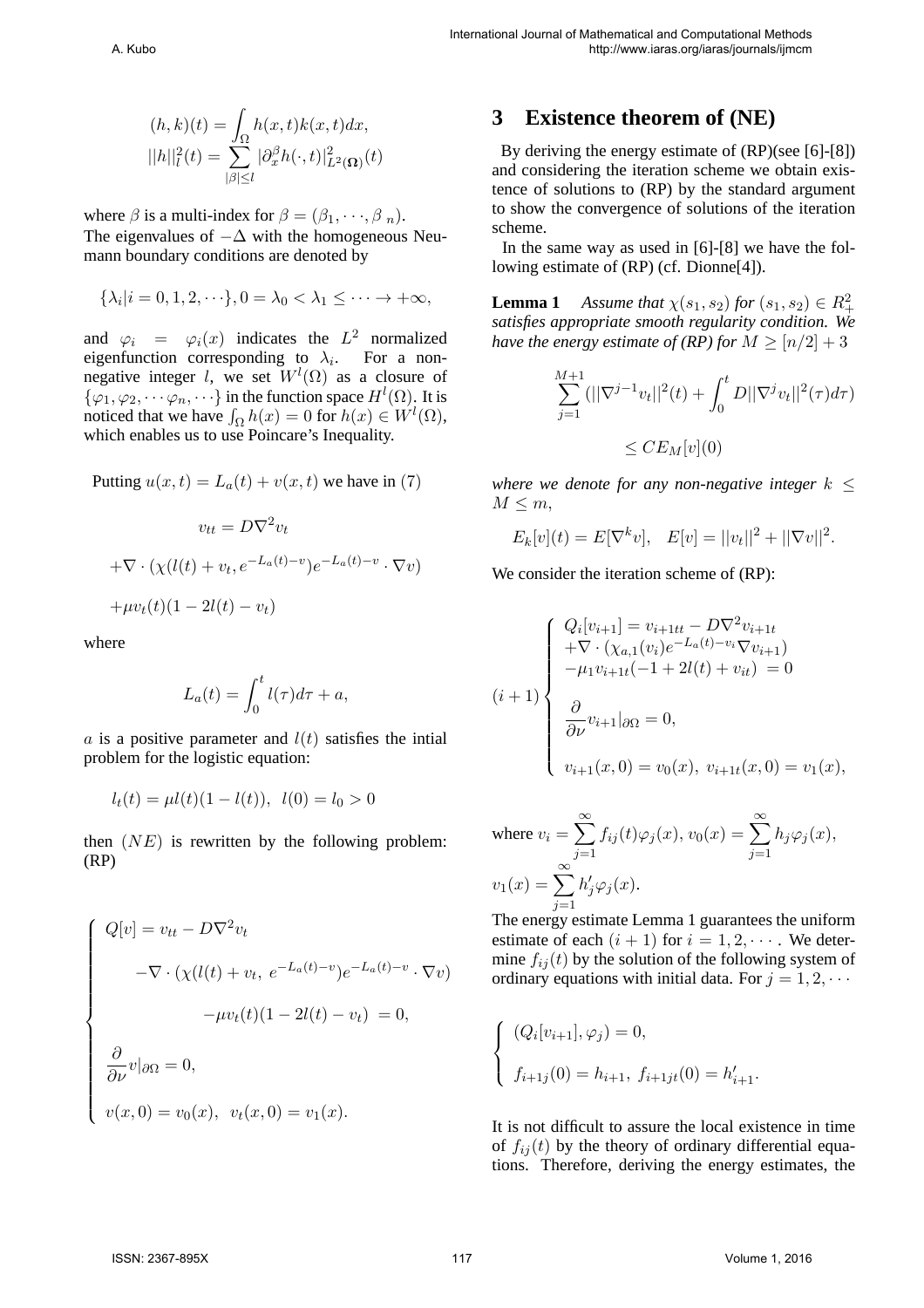global existence in time of the solution  $\{u_i\}$  satisfying the regularity assuming in sections 2 and justification of the limiting process are assured by the standard method. The energy estimate enables us to get the solution by considering  $Q_i[v_{i+1}] - Q_{i-1}[v_i]$  and standard argument of convergence for  $v_{i+1} - v_i = w_i$ .

Then we obtain the following result of (NE) via (RP).

**Theorem 2** *Assume that*  $\chi(s_1, s_2)$  *for*  $(s_1, s_2) \in$ *R*<sup>2</sup> <sup>+</sup> *satisfies appropriate smooth regularity condition and initial data*  $(v_0(x), v_1(x))$  *are sufficiently smooth*  $for v_0(x) = u_0(x) - a, v_1(x) = u_1(x) - l_0.$  For *sufficiently large a and r, there is a solution for*  $m \geq 0$  $[n/2] + 3$ 

$$
u(x,t) = L_a(t) + v(x,t) \in \bigcap_{i=0}^{1} C^i([0,\infty); H^{m-i}(\Omega))
$$

*to* (*NE*) *such that it satisfies the following asymptotic behaviour*

$$
\lim_{t \to \infty} ||u_t(x, t) - l(t)||_{m-1} = 0.
$$

## **4 Main result**

The equations (5) and (6) are essentially regarded as the same type of equation as  $(7)$ . The energy estimates of *u* and *v* follow and combining these estimates we obtain the desired estimate.

**Lemma 3 (Energy estimate )** *We obtain the energy inequality of the reduced problem (RP) for*  $m > M \geq$  $[n/2] + 1$  *and sufficiently large a* 

$$
||u_t||_M^2 + d_n \int_0^t ||u_s||_{M+1}^2 ds + ||v_t||_M^2 + d_m \int_0^t ||v_s||_{M+1}^2 ds
$$
  
+ 
$$
||f||_M^2 + \int_0^t ||f||_{M+1}^2 ds \le C(E_{a,M}[u](0) + E_{a,M}[v](0) + E_{a,M}[f](0)) + C_a \quad (4.10)
$$

*where*  $C_a \rightarrow 0$  *as*  $a \rightarrow \infty$ *.* 

Then applying the same argument as used for Theorem 2 to the above mathematical model, we have existence and asymptotic behaviour of the solutions to our mathematical model.

Our main result is as follows.

### **Theorem 4** *For smooth initial data*

 $\{ n_0(x), f_0(x), m_0(x) \}$  *there are classical solutions of* (C-L)):  $\{ n(x,t), f(x,t), m(x,t) \}$  *such that they satisfy the following asymptotic behaviour.*

$$
\lim_{t \to \infty} ||n(x, t) - l(t)||_{m-1} = 0, \lim_{t \to \infty} f(x, t) = 0.
$$

### **5 Conclusion**

In order to obtain the global existence in time and asymptotic profile of solutions of a mathematical model of tumour invasion by Chaplain and Lolas, we investigate related nonlinear evolution equations with strong dissipation and proliferation to our mathematical models as an initial Neumann-boundary value problem. We could show the global existence in time of solutions to the initial boundary value problem in arbitrary space dimension by the method of energy. Applying the result to our model we show the property of the solution to the model.

Also in the same way as above we can show as a further study the existence of solutions to (NE) for the following equation instead of (7):

$$
u_{tt} = D\Delta u_t + \nabla \cdot (\chi(u_t, e^{-u})\chi_1(u, \nabla u)e^{-u}\nabla u)
$$
  
+ $\mu p(u_t)$ 

 $\text{where } \chi_1(s_3, s_4) \in \mathbb{B}^m(R^2) \text{ for } (s_3, s_4) \in R^2,$  $p(b + v_t) = v_t \tilde{p}(b + v_t)$  for  $u_t = b + v_t, b > 0, \tilde{p} < 0$ 

and  $p(s_1) \in \mathbb{B}^m(I_r)$ . Note that the above equation is

of a generalised form of (7). Finally it is possible that based on our mathematical result we can show the result of computer simulations of (C-L).

**Acknowledgements:** This work was supported in part by the Grants-in-Aid for Scientific Research (C) 16540176, 19540200, 22540208 and 25400148 from Japan Society for the Promotion of Science.

### *References:*

- [1] Anderson, A.R.A. and Chaplain, M.A.J., Continuos and discrete mathematical models of tumour-induced angiogenesis, Bull. Math. Biol., 60 (1998), 857–899.
- [2] Anderson,A.R.A. and Chaplain, M.A.J., Mathematical modelling of tissue invasion, in Cancer Modelling and Simulation , ed. Luigi Preziosi, Chapman Hall/CRC (2003), .269-297.
- [3] Chaplain, M.A.J. and Lolas, G., Mathematical modeling of cancer of tissue: Dynamic heterogeneity, Networks and Heterogeneous Media, vol. 1,Issue 3 (2006), 399–439.
- [4] Dionne,P., Sur les problemes de Cauchy hyperboliques bien poses, J.Anal.Math., 10 (1962), 1– 90.
- [5] Kubo, A. and Kimura, K., Mathematical analysis of tumour invasion with proliferation model and simulations, WSEAS Transaction on Biology asnd Biomedicine, Vol.11, 2014, 165-173.